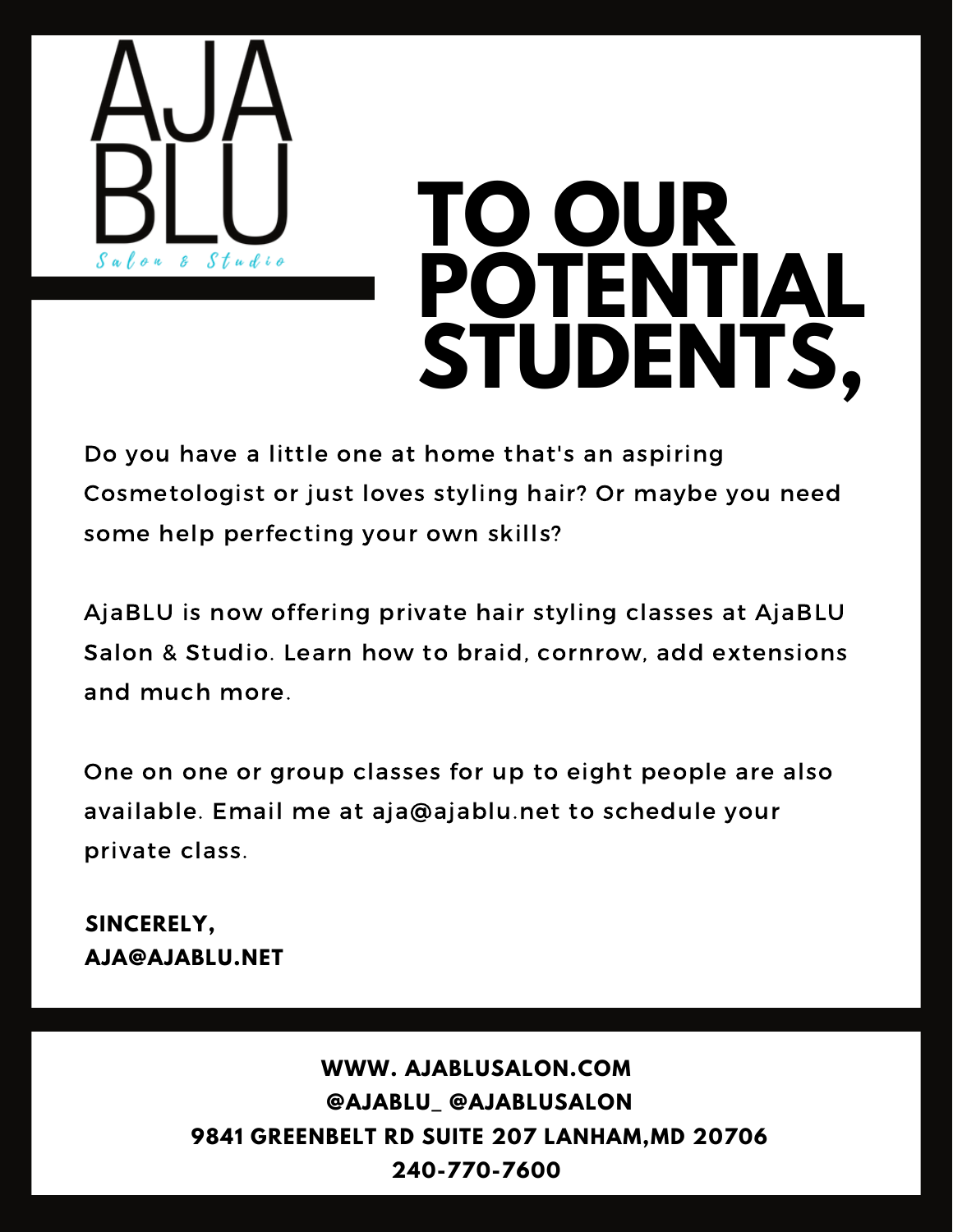



One on one hair styling classes are \$65 per hour with a minimum of two scheduled hours.

Groups of 2-4 students are \$55 per person, per hour with a minimum of two scheduled hours.

Groups of 5-8 students are \$45 per person, per hour with a minimum of two scheduled hours.

Each student will receive a 10-15 minute break after the first hour for a snack as well as a goodie bag with sample products and treats. Students will also receive a certificate of completion from AjaBLU Salon. Classes are usually conducted on Saturdays and Sundays.

**SINCERELY, AJA@AJABLU.NET**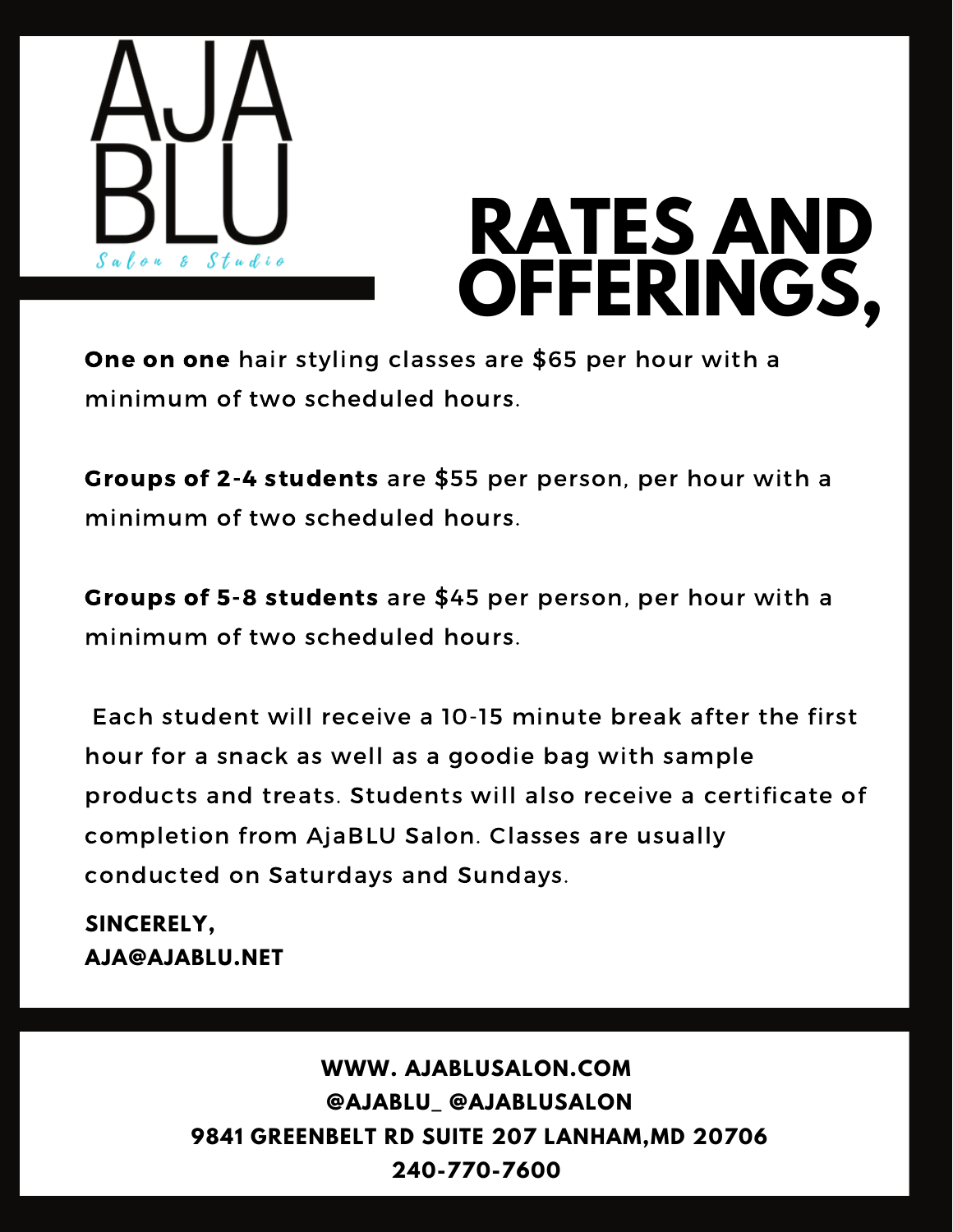



Practice mannequins (property of AjaBLU Salon) will be provided for each student to practice their lesson on, and will remain at AjaBLU Salon.

Additional supplies may be needed based on the lesson of your choice.and will be the individual student's responsibility to bring with them.

> Cornrows Cornrows With Extensions individual Braids Braids With Extensions Proper Blow Drying Detangling Roller Sets Curls and more

**SINCERELY, AJA@AJABLU.NET**